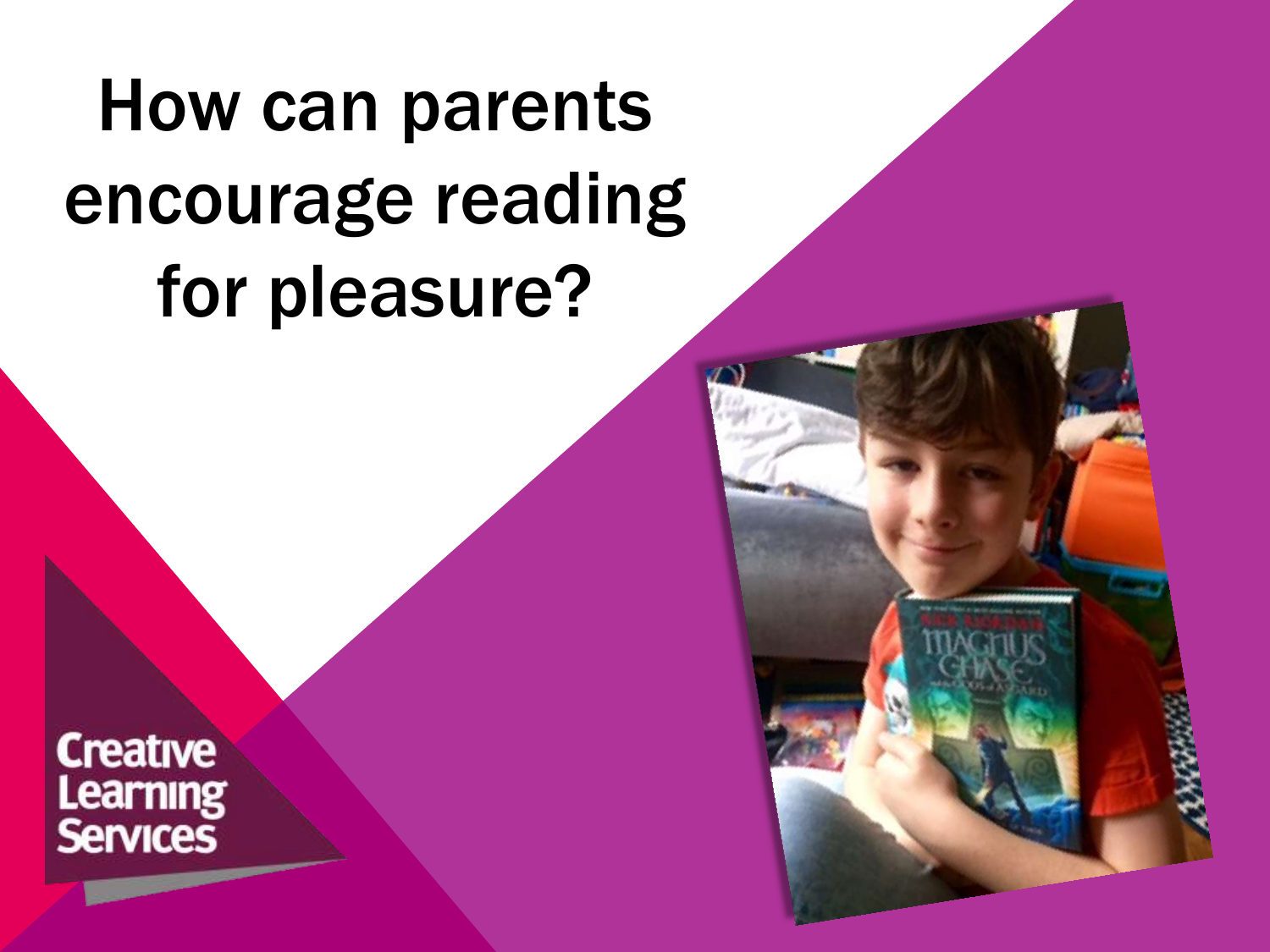"Children who love reading will read more and, over time, choose literature which is more demanding and suitably stretching….

All reading makes a difference, but evidence suggests that reading for pleasure makes the most ."

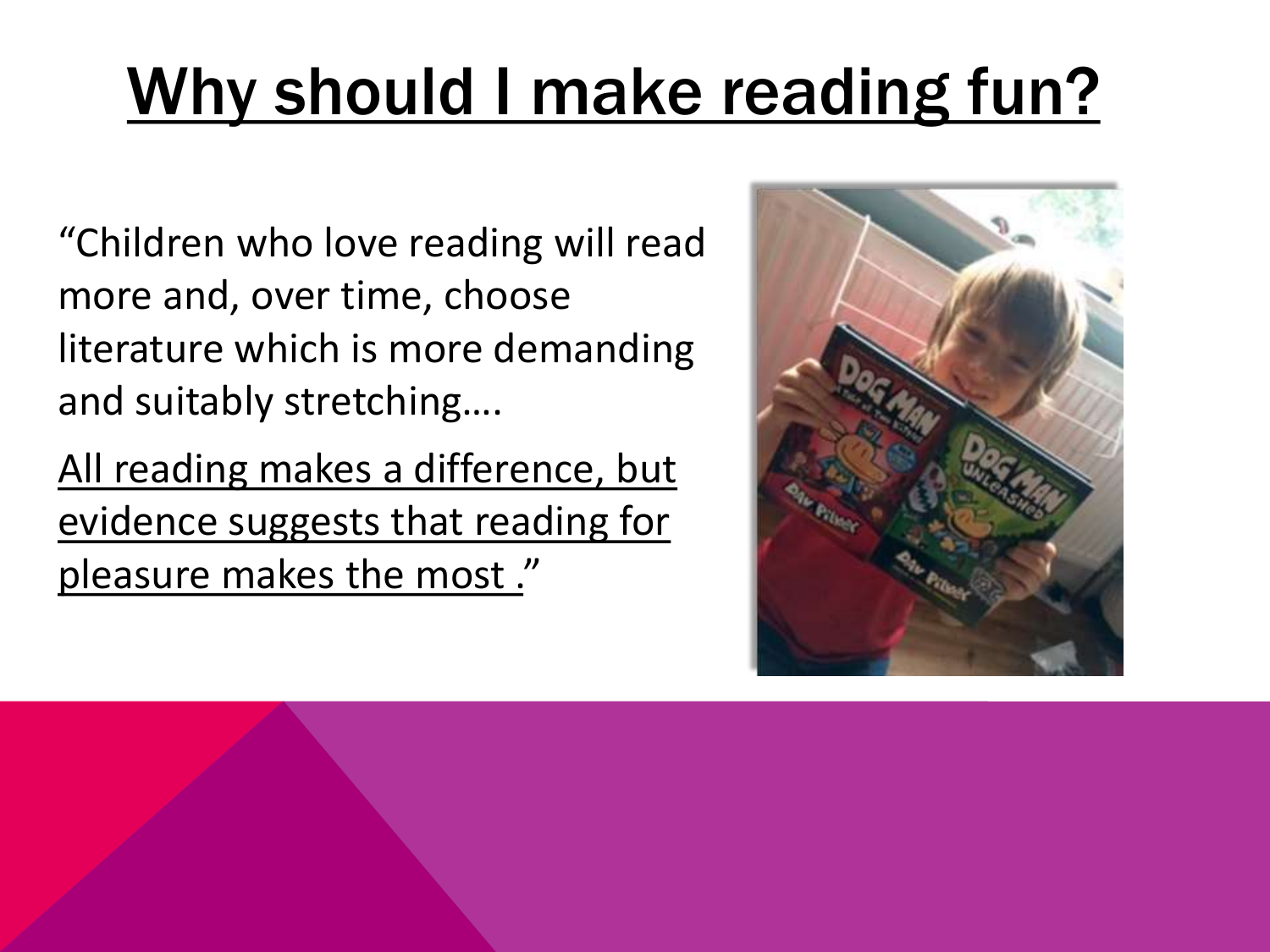

"Pupils who can read are overwhelmingly more likely to succeed at school, achieve good qualifications, and subsequently enjoy a fulfilling and rewarding career.

Those who cannot will find themselves at constant disadvantage."

https://www.gov.uk/government/uploads/system/uploads/attachment\_data/fil e/409409/Reading\_the\_next\_steps.pdf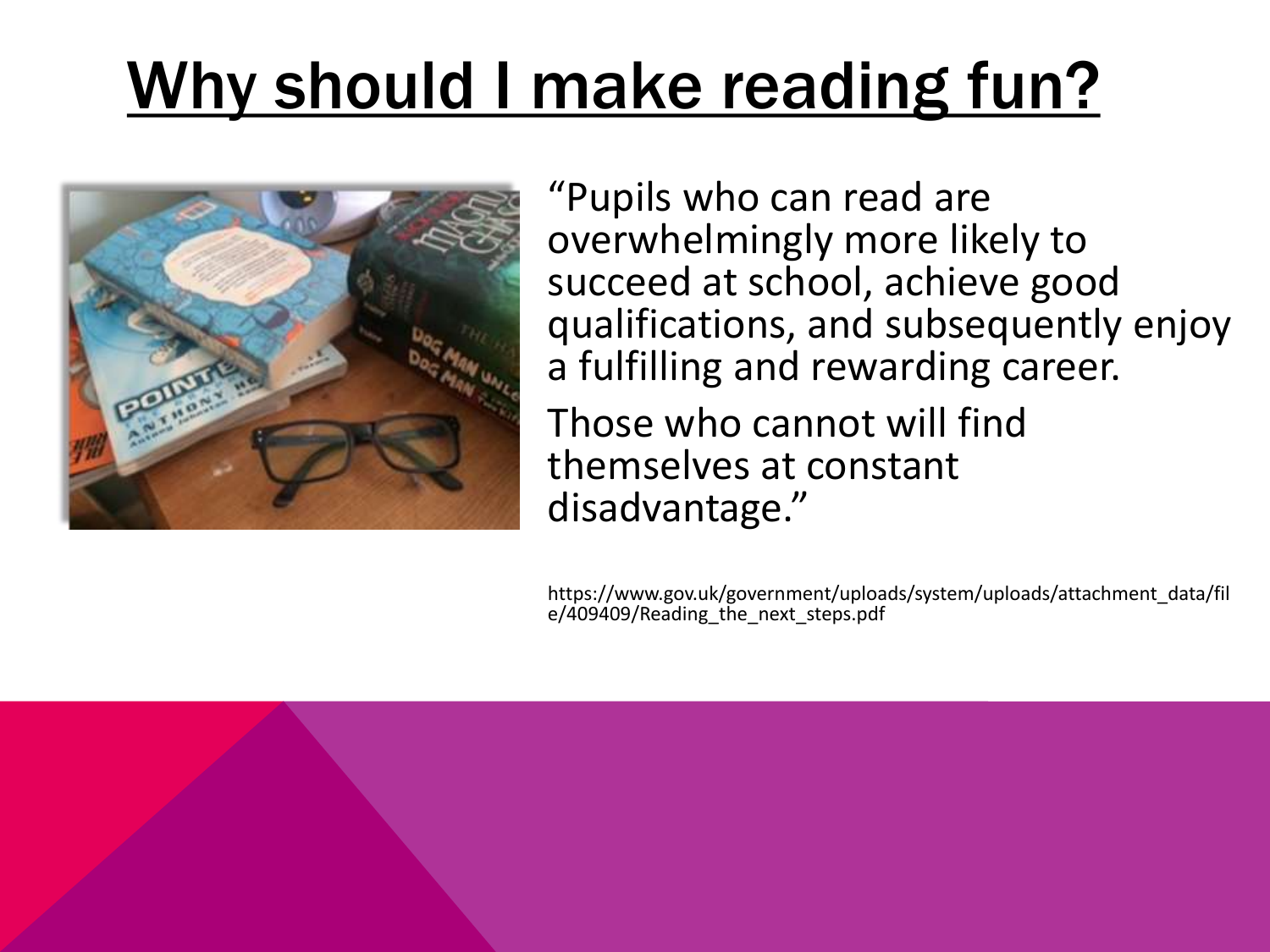"Poor literacy can hold people back throughout their adult lives… unemployed adults are twice as likely to have weak literacy skills as those in full-time employment. Better literacy skills are also associated with higher earnings."

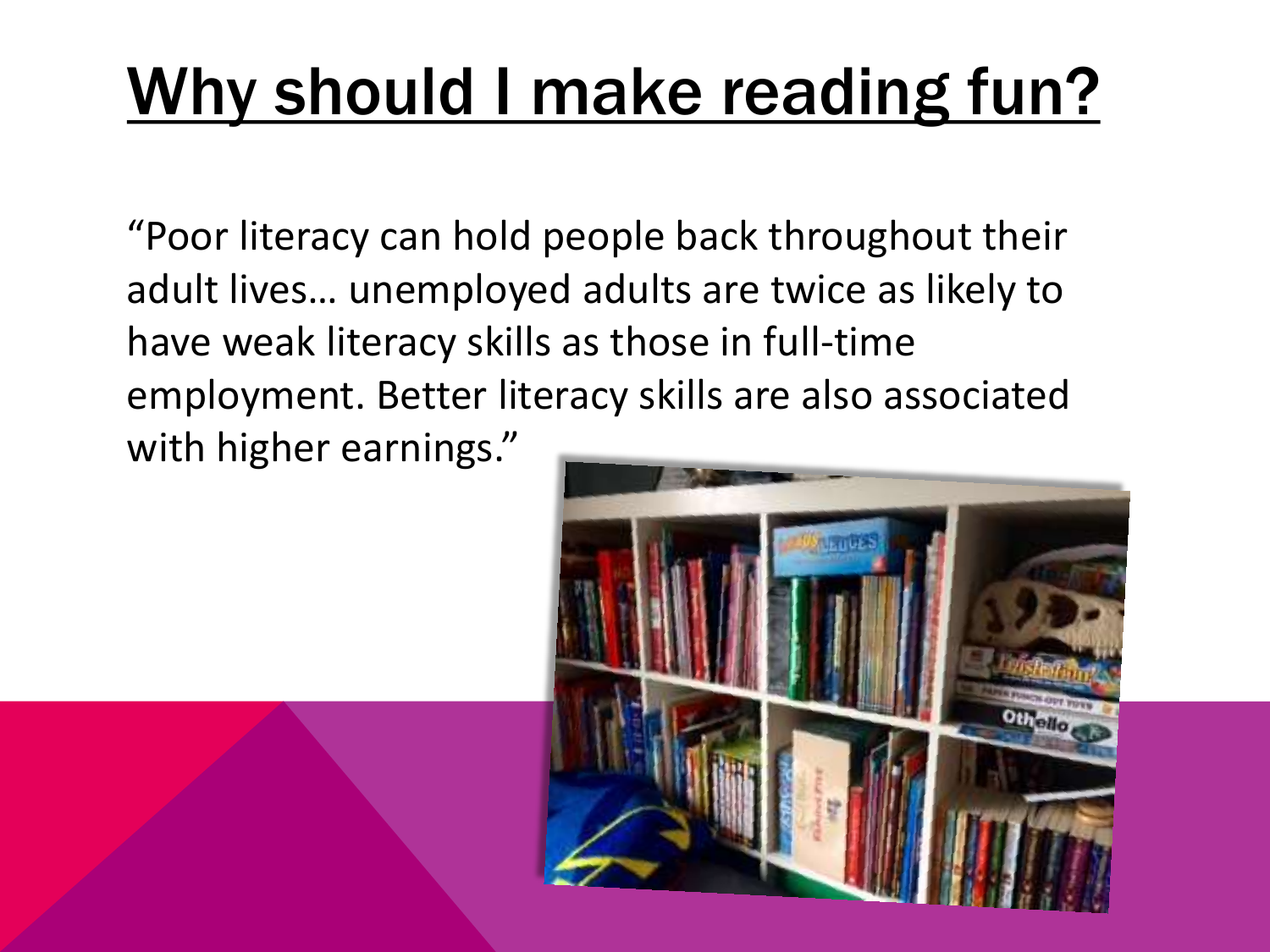Reading for pleasure develops skills across the whole curriculum. It affects spelling, grammar & comprehension, but also mathematical skills and general knowledge.

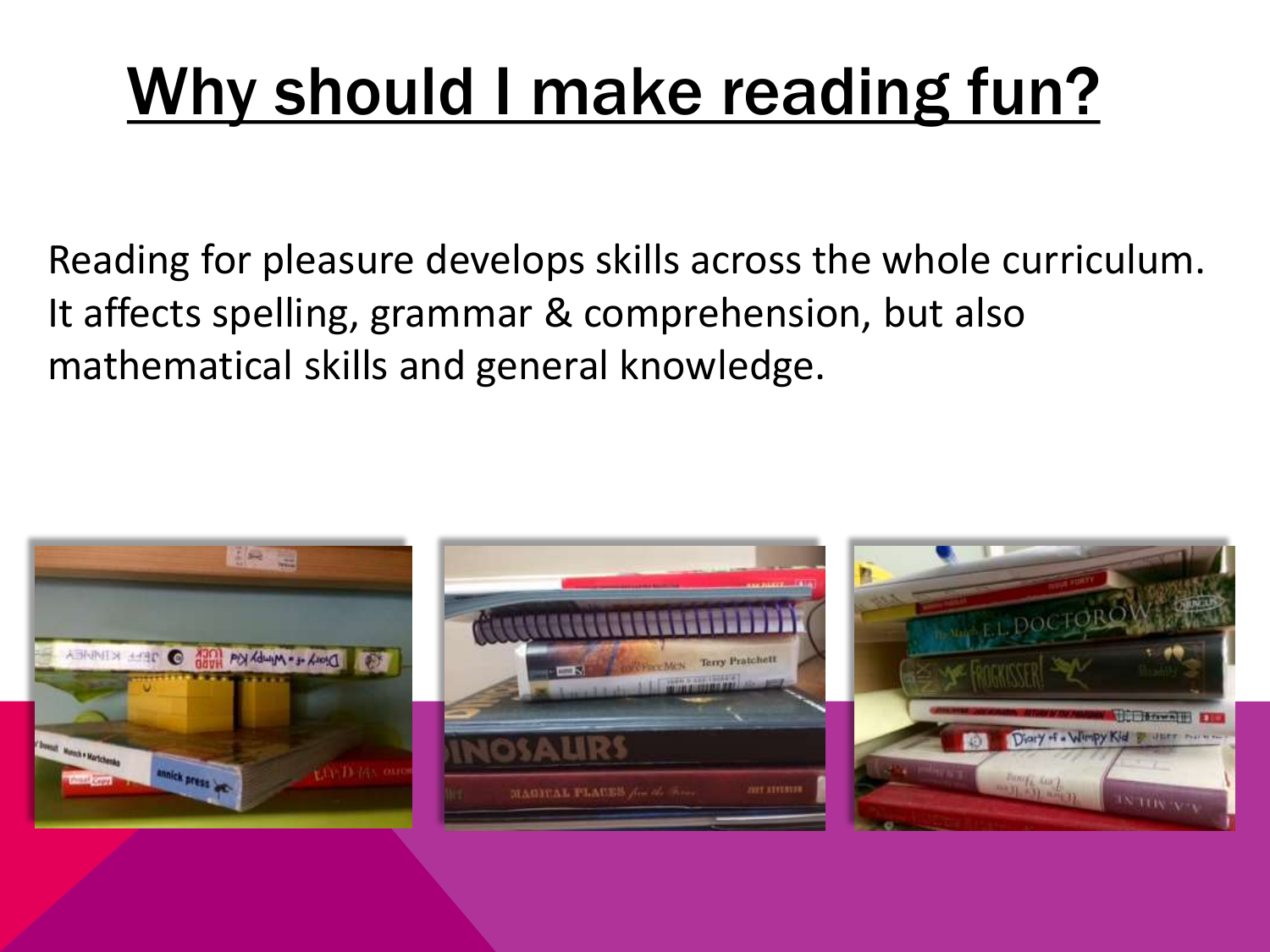"It has been shown to be associated with empathy and increased social support. "



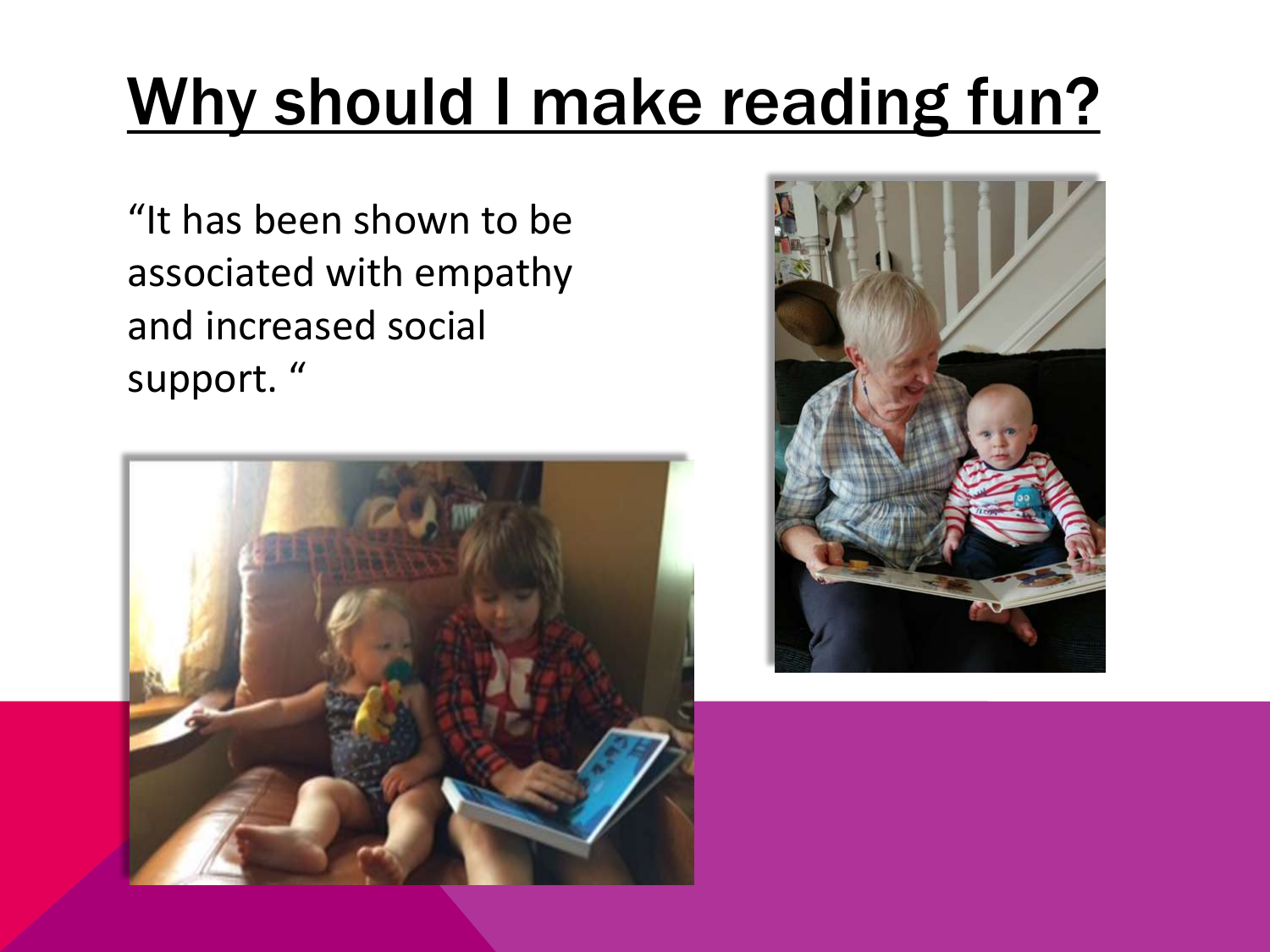- Reading is entertaining, inexpensive and fast
- Reading reduces stress and anxiety
- Reading improves school success
- Reading builds confidence & self esteem
- Reading promotes kindness & understanding
- Reading develops imagination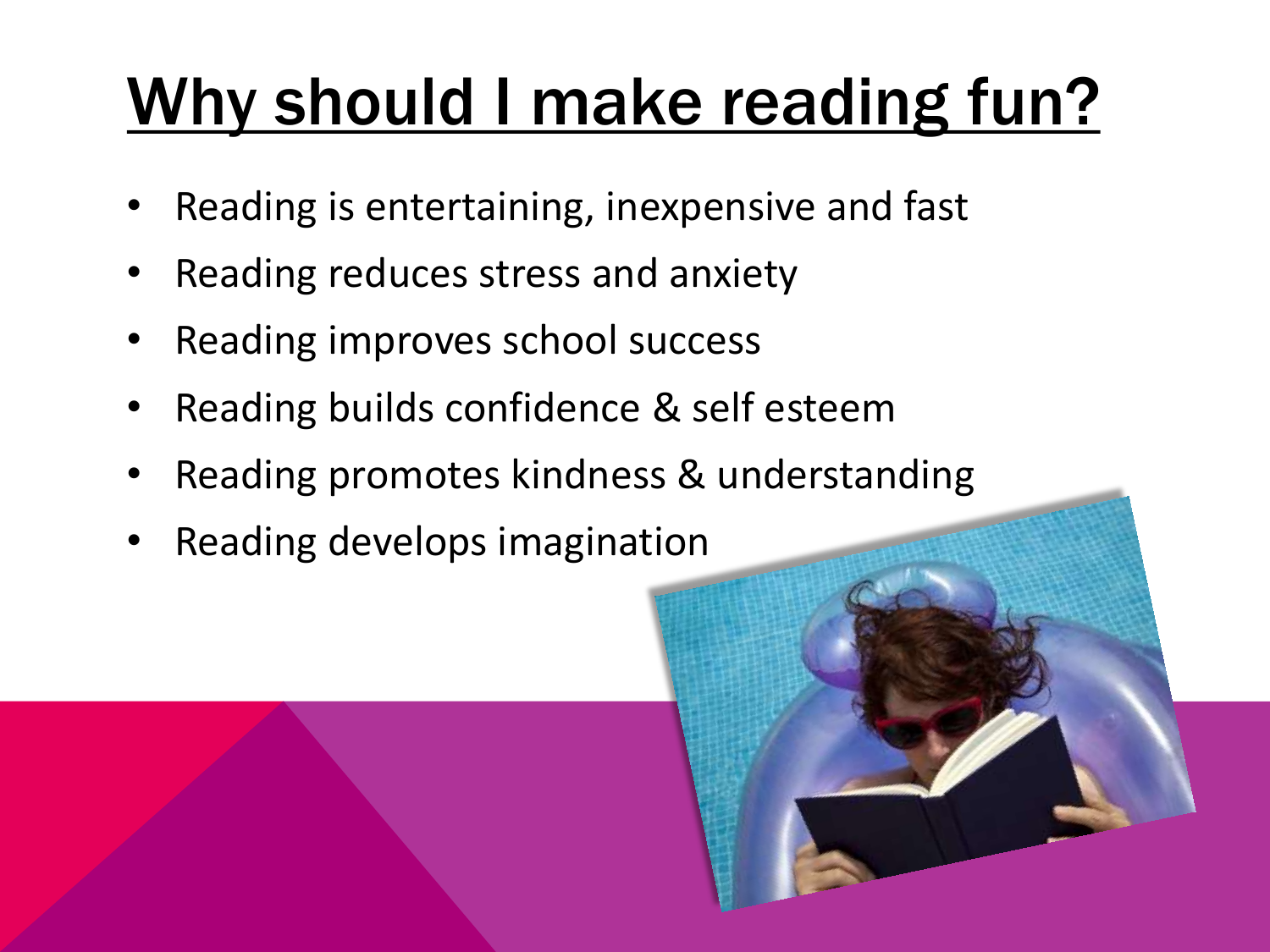## How can I make reading fun?

- •Role Model
- •Bedtime stories
- •Visit your local library
- •Match interests
- •All reading is good
- •Keep books everywhere
- •Read for purpose
- •Understand the right level
- •Ask questions & talk about books
- •Read whenever you get the chance
- •Read again and again
- •Keep up to date
- •Watch the film
- •Give books as gifts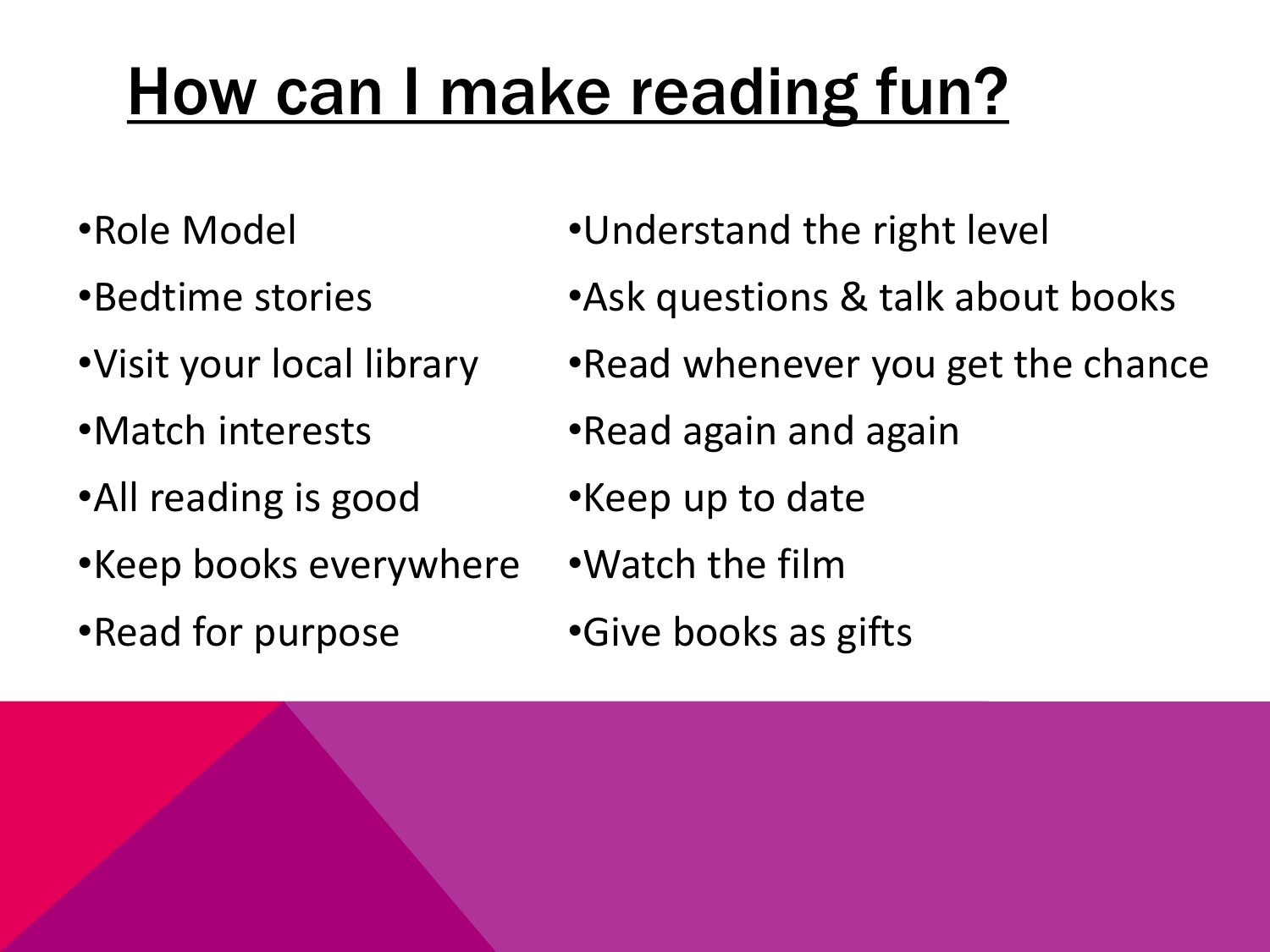## *Sky Thieves* by Dan Walker

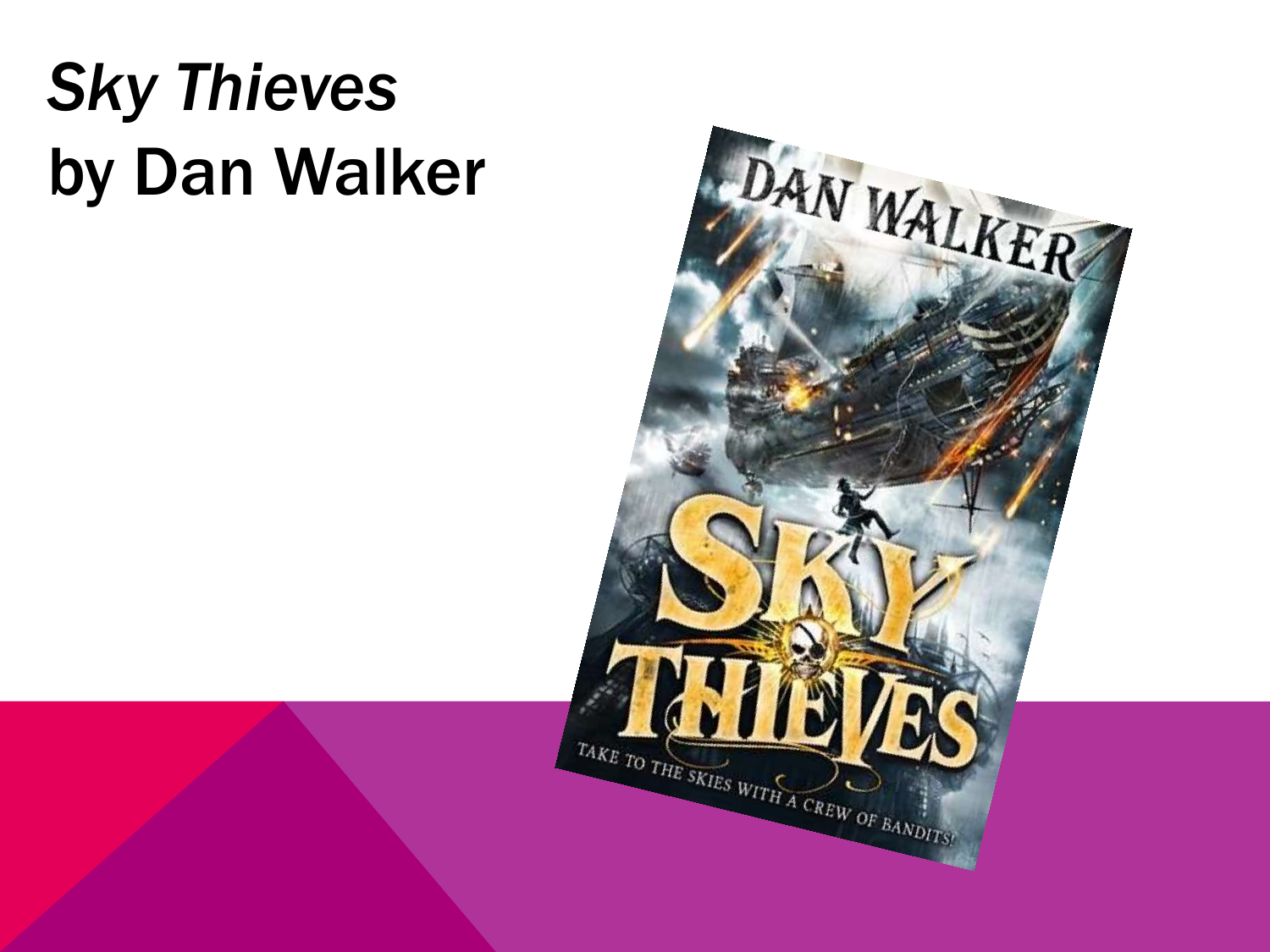## *Where Monsters Lie* by Polly Ho-Yen

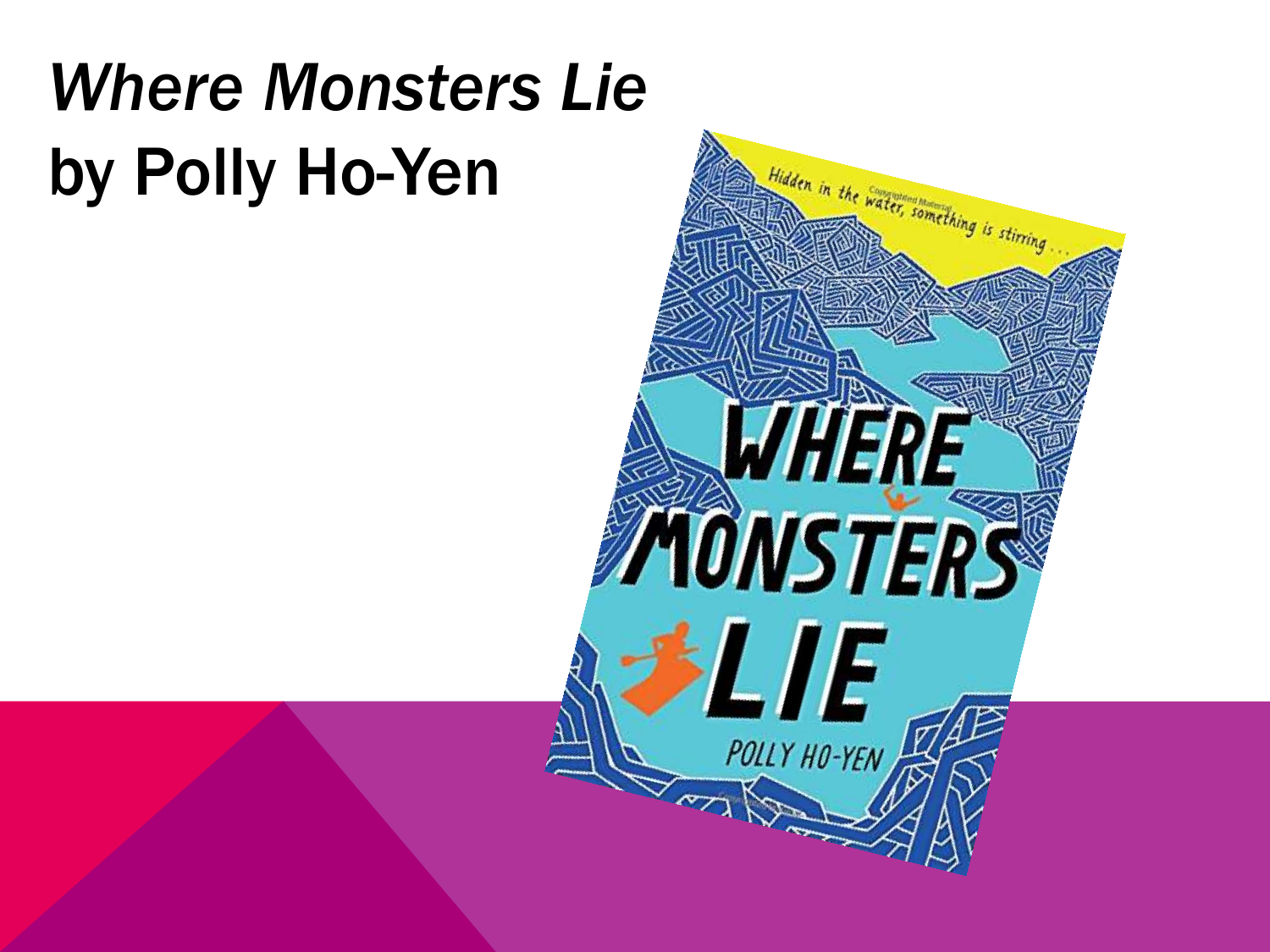## *Flesh and Blood* by Chris Priestley

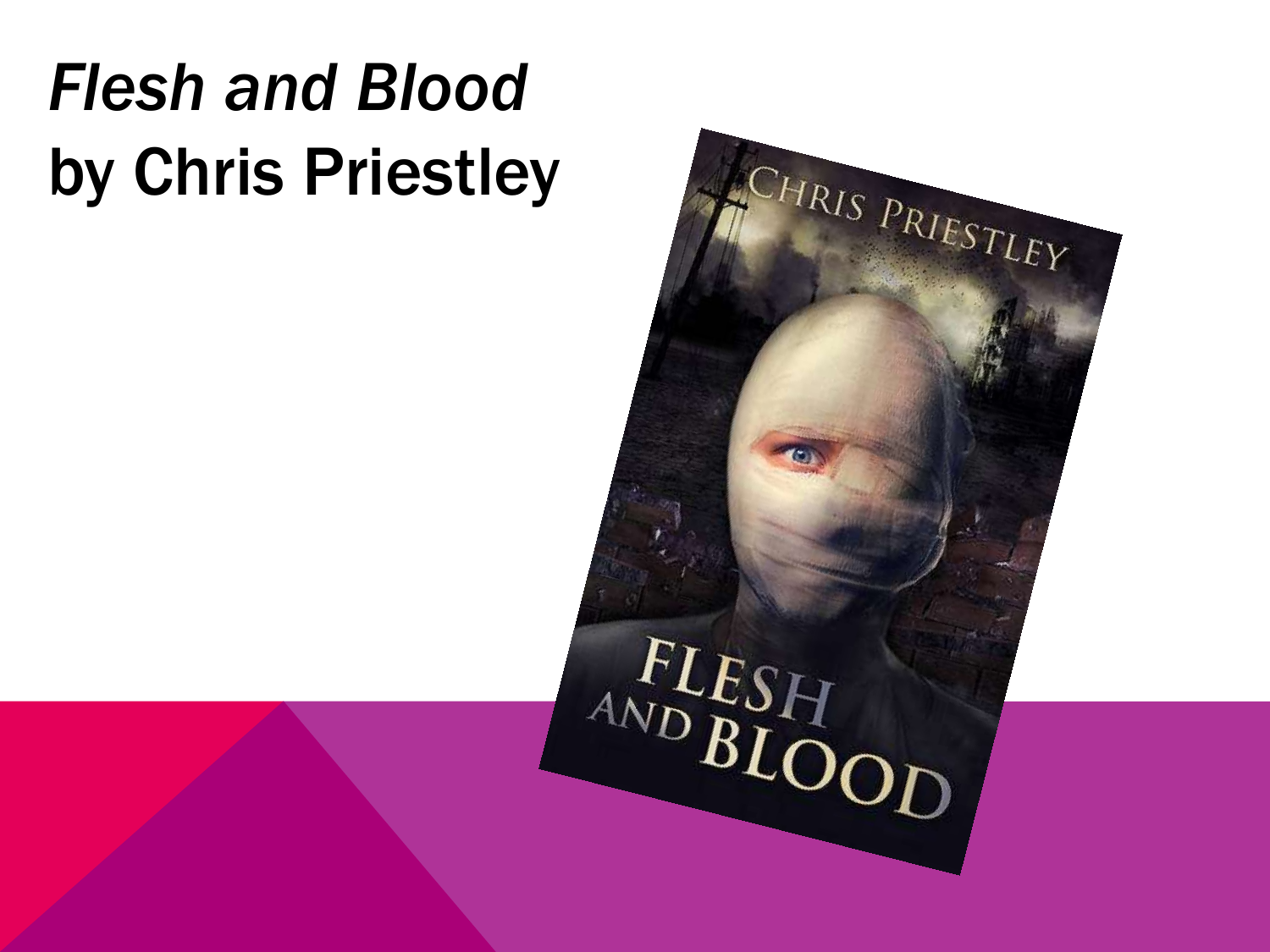## *The Wee Free Men* by Terry Pratchett

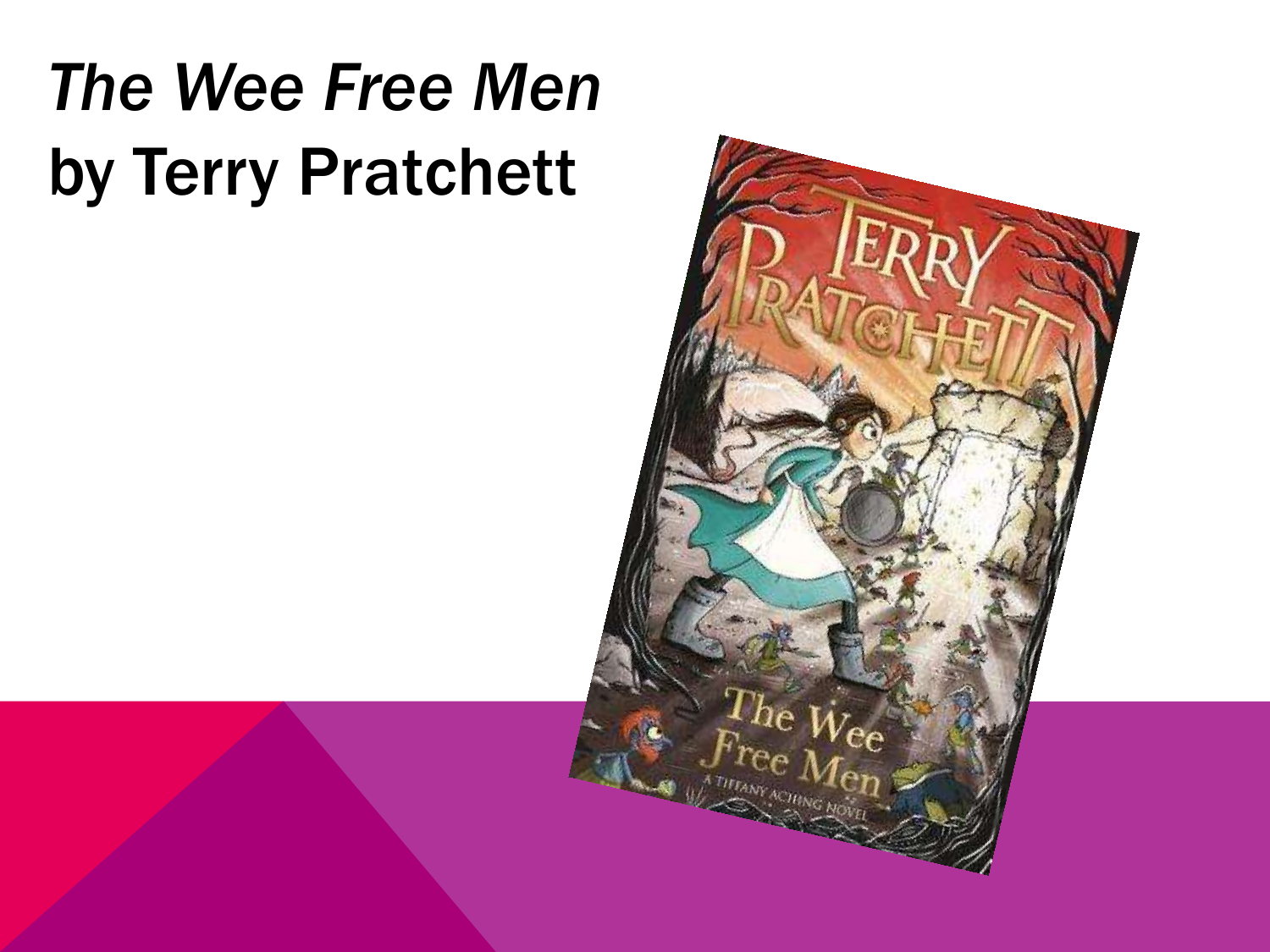## *Evil Emperor Penguin* by Laura Ellen Anderson

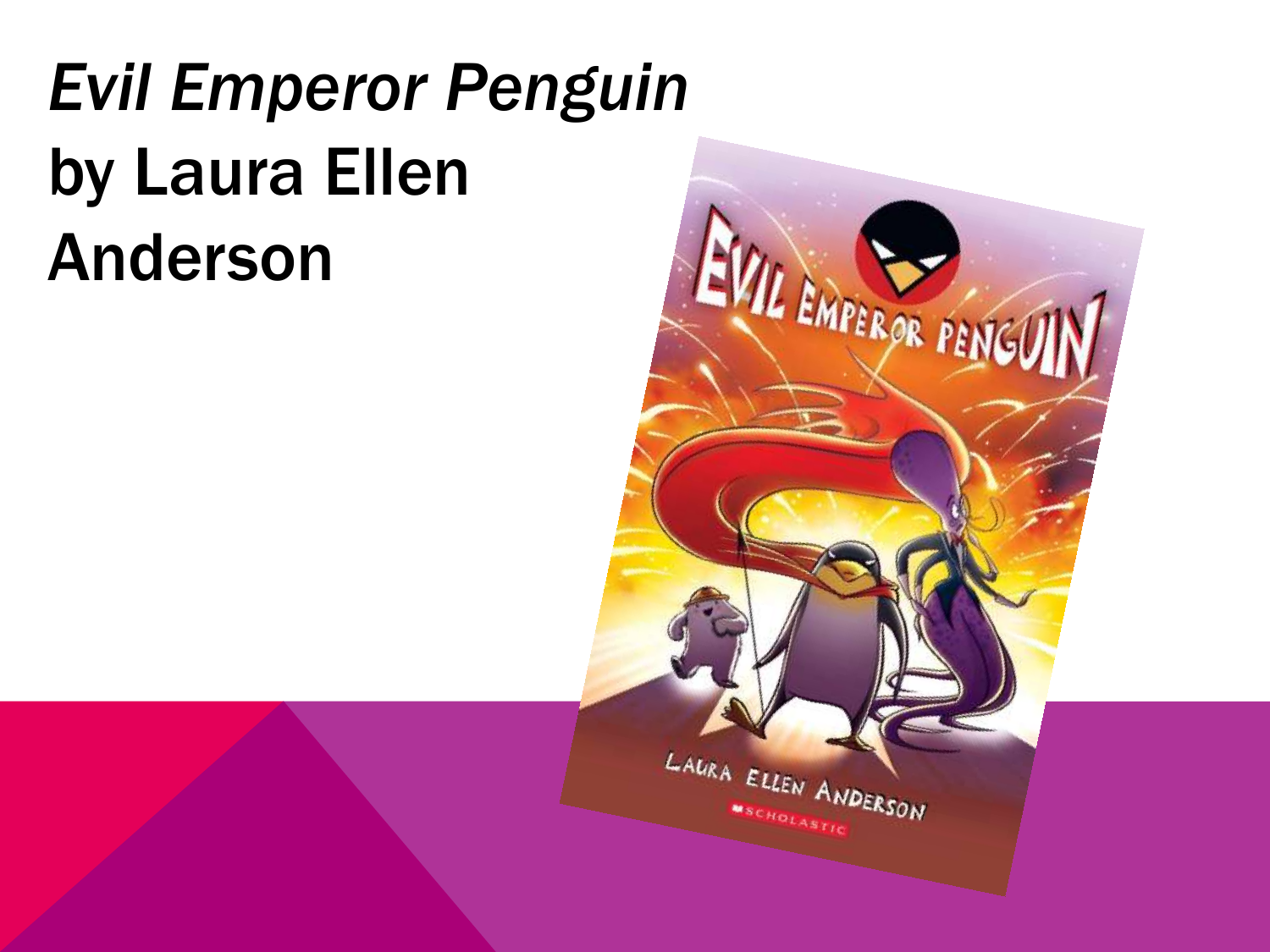*Science Ideas in 30 Seconds* by Dr Mike Goldsmith